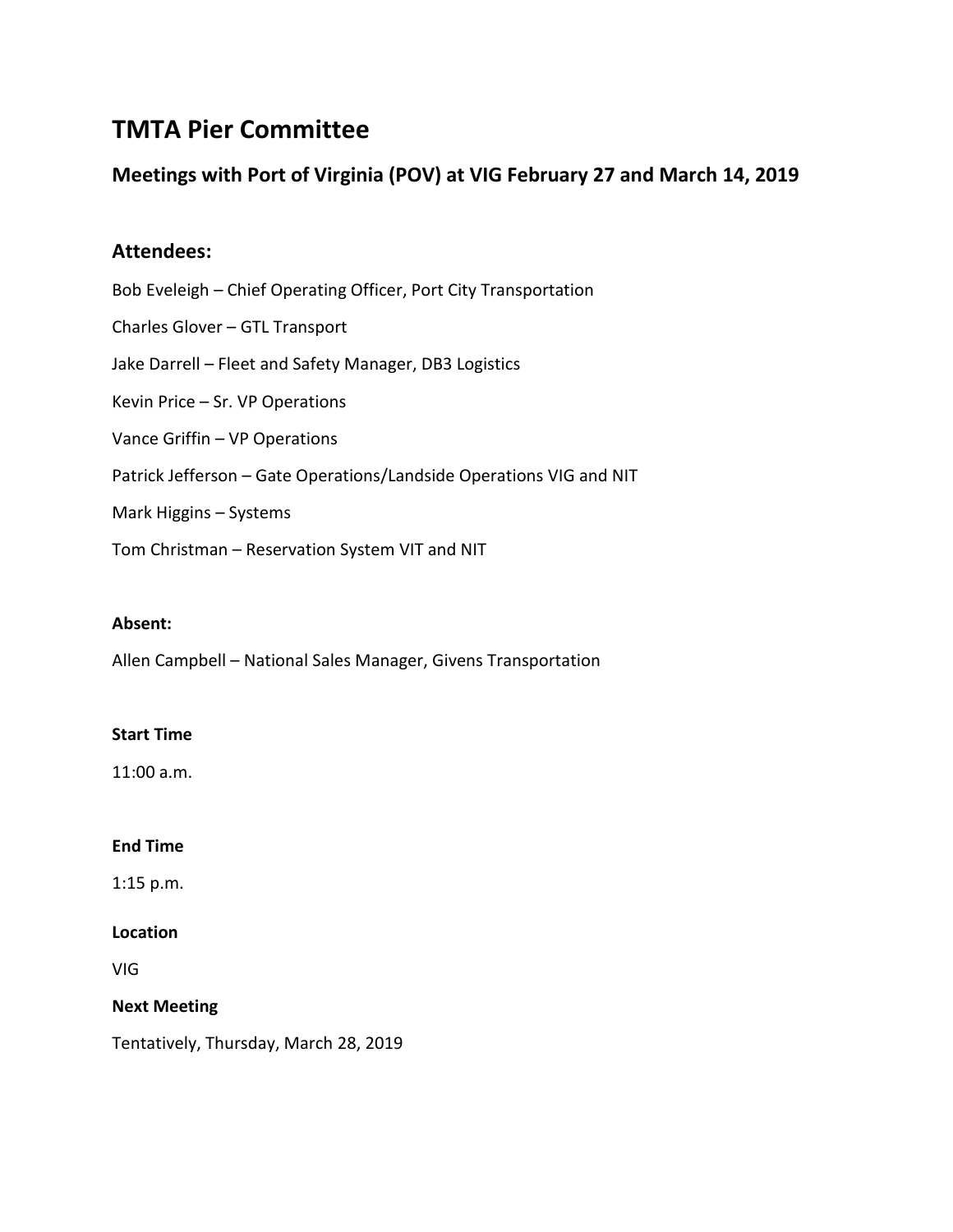# **Notes/Findings from 2-27-2019 and 3-14-2019 Meetings**

The Committee has been meeting with the POV almost weekly since November 2018. Recently the Committee reduced the pace of meetings to biweekly to allow the Port time to make progress on several items.

### **PMT**

The February 27 meeting was devoted to operations at PMT. Max Sanderling joined the meeting specifically for this purpose. We discussed:

- 1. staffing levels at PMT in the early morning hours Max commented that staffing levels for the entire facility are appropriate and he will place additional emphasis on staff being in all sections and ready to work at the start of the day.
- 2. Turn times
	- a. equipment was suffering gear failures due to poor road conditions. Road repaving was completed in February to address the problem
	- b. an improved preventive maintenance program is being instituted at PMT
	- c. PMT does not require reservations but Carriers can send PMT staff their planned container moves in advance (1-3 days) and they will groom the stacks to improve turn times.
	- d. PMT experiences irregular demands for service. No two days are the same so there isn't a pattern that can be planned against. At times the number of trucks exceeds the facilities capacity. There are no plans however to implement a reservation system.
	- e. Gate staff is being improved.
- 3. Max asked us to relay to the community that extra care should be taken to inspect empties for damage. There has been an increase in the number of damaged empty containers the facility could not accept.

### **Operating Hours**

The number of transactions processed in the first hours of operation at VIG have continued to drop. At some point the POV will need to eliminate those hours until volumes pick up again.

The RSA Reefer yard is down to 5 moves on Saturday. Saturday hours are likely to be eliminated.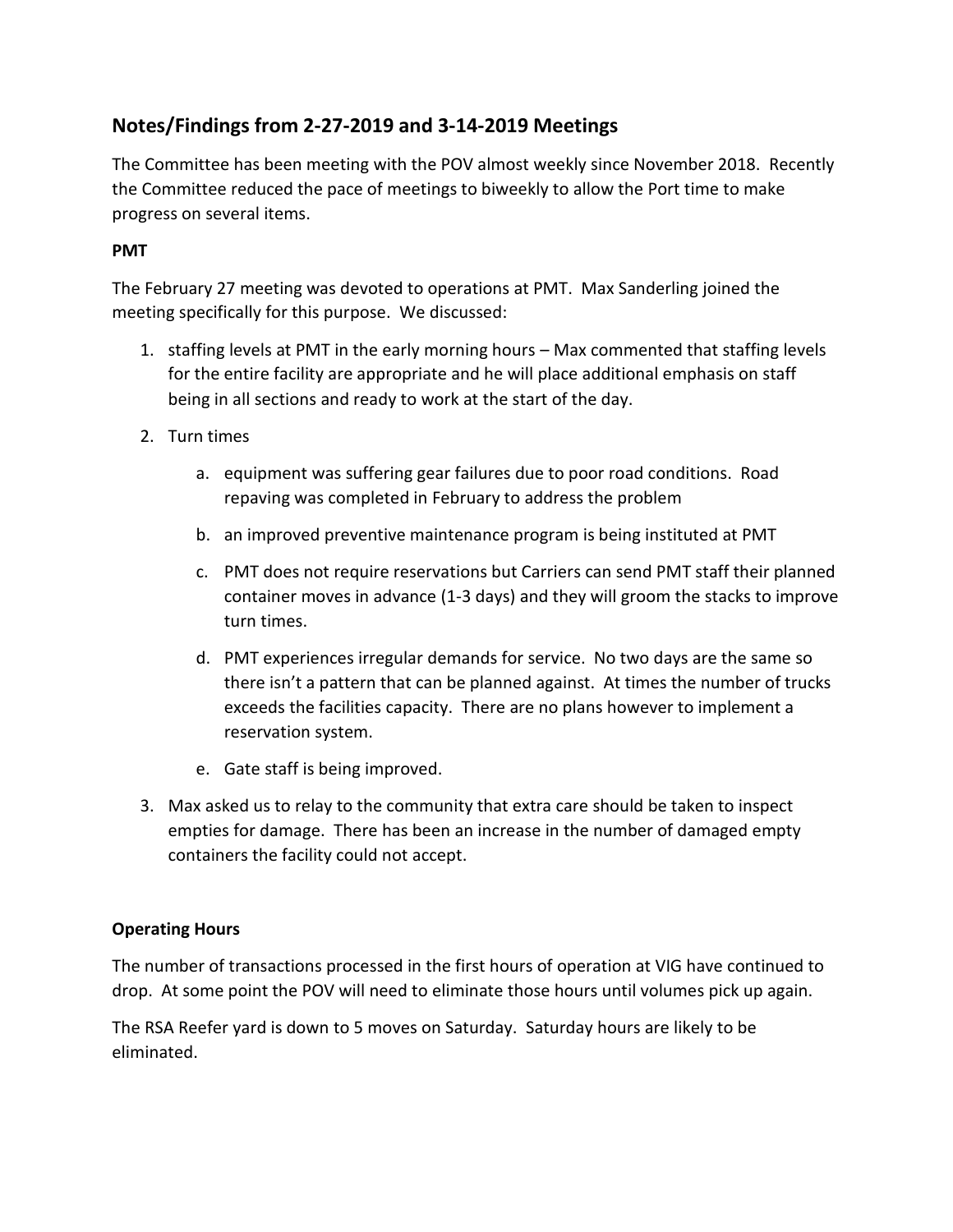On March 15, 2019, POV issued a "Gate and TRS Hours Infographic" email. The Committee had requested a simple easy to use visual guide to Port operating hours and services to help answer questions coming from the community. This is intended as a basic easy to use guide and may be helpful for new employees and drivers. Detailed information on operating hours and services are still best found on the POV website.

#### **Ship Arrivals**

On time ship arrivals continue to fall leading to vessel bunching and rescheduled calls. Problems in other ports are having an impact on Port of Virginia and us. POV makes adjustments daily in an effort to reduce the impact to us.

#### **VIG Stacks**

Stack 16 should be in operation by early April. Stacks 4 through 15 have not been refurbished. Stacks 5 and 6 have had issues and are running at reduced capacity. In mid-March Stack 10 had one crane down and the second crane worked both ship and land side which lead to unsatisfactory performance for trucks and the vessel. In the slower moving stacks appointments per hour are reduced to match crane capabilities. The POV expects that we will see increased capacity as stacks 4 through 15 refurbishments are completed.

The refurbishment program for stacks 4-16 will get underway by April. Up to three stacks at a time will be worked on. In the meantime, POV is shifting volumes into faster stacks to the extent possible.

#### **Turn Times**

The Committee has focused first on turn times over 2 hours. Longer turn time transactions are the ones that will slow down overall turn times the most next peak. The percentage of >2 hour transactions has been falling but is not yet at the target of 1%. In February, only NIT fell below 1% while VIG and PMT were between 3 and 4%. POV has added staff to analyze these and identify the root cause. The Committee will continue to monitor for improvement.

At VIG the ROS Group office is being equipped with monitors that will constantly show dwell times. It will no longer be necessary for clerks and supervisors to switch between systems to see the dwell times. The monitors should be in place by May.

### **VIG Early Arrivals**

There are drivers arriving early for appointments who enter the Portal then park on the facility awaiting their reservation time. There are multiple issues with this:

1. If the driver does not exit the Port and reenter the Portal during their reservation period (including grace period) the entry is flagged as a potential TSIP violation that requires Port staff to review. Turn times are also exaggerated.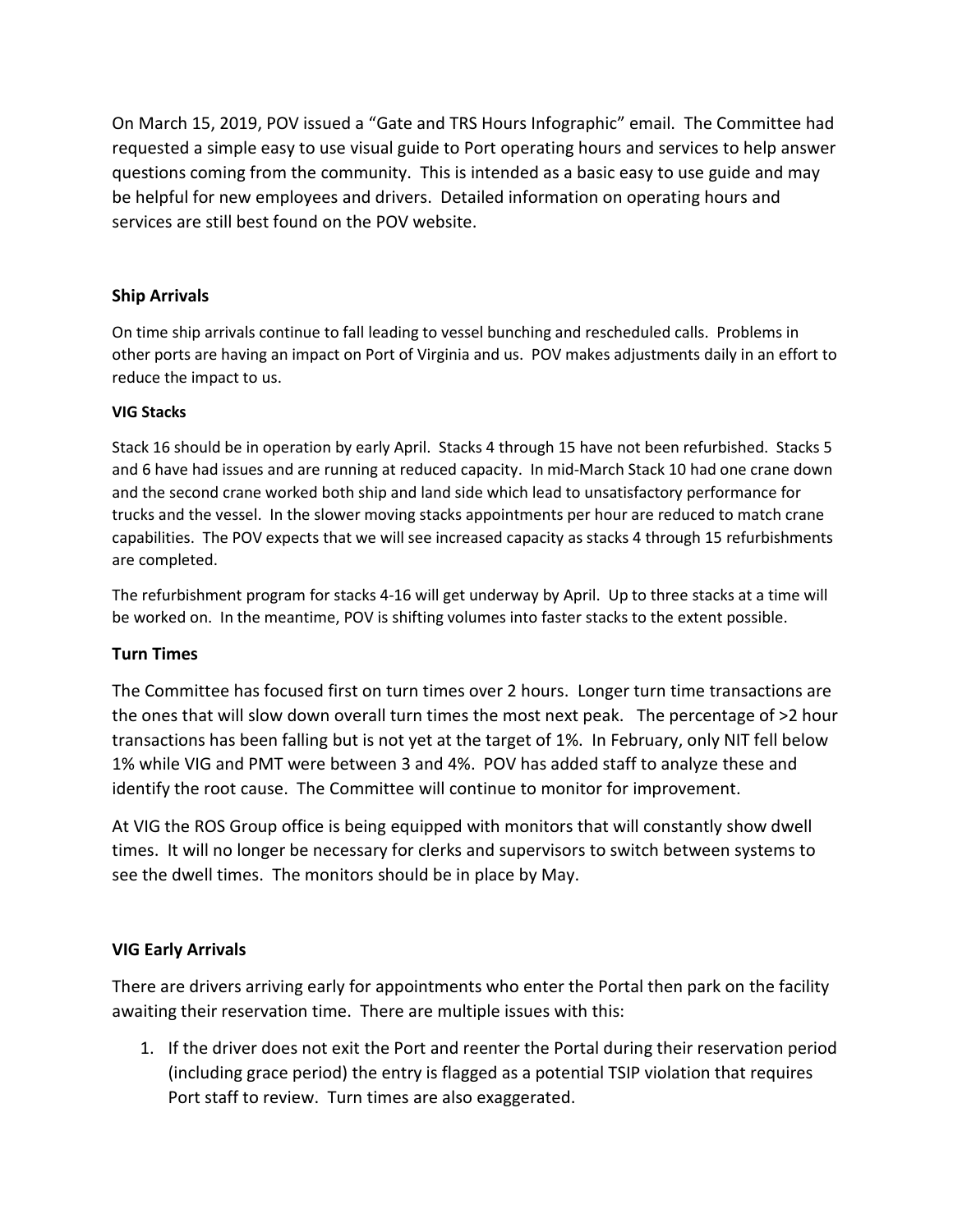2. If the driver exits and reenters the Port staff must perform two damage inspections.

Drivers are asked to arrive during their appointment time (including grace period) and if early use a nearby off Port roadway to wait. The Port will likely issue additional guidance on this in the near future.

#### **Missed Appointments**

Missed appointments are trending down. Tom Christman is reaching out to the carriers with the highest miss rates. POV increases the overall number of available appointments to compensate for missed appointments but it is not a perfect process. POV cannot know which stacks will experience missed appointments. The Committee encourages all carriers to look at their miss rates and bring them down for the benefit of all.

#### **Reservation System - TRS enforcement / TSIP Citations**

Drivers arriving at the wrong time has declined substantially. Tom Christman is making calls to motor carriers when a violation occurs and discussing the circumstances of each violation. No punishments have been levied.

#### **Reservations Not Available**

The Committee is continuing to work to identify situations where POV says appointments are available, but carriers report they cannot make a reservation. The Committee needs data to present to POV to investigate. TMTA has provided the TRAC system to report issues with the Port. The TRAC reporting form can be found at<http://www.tmtava.org/trac/>

Please use this system. General complaints are not an effective way to produce better results at the Port. We need specifics.

Members of the Committee will meet with several carriers with known challenges in an effort to identify improvements that can be made.

#### **VIG Bathrooms**

VIG bathrooms will reopen soon (hopefully by April) with TWIC Scanners on the doors. Scanners are being added due to health and safety issues that arose several months ago.